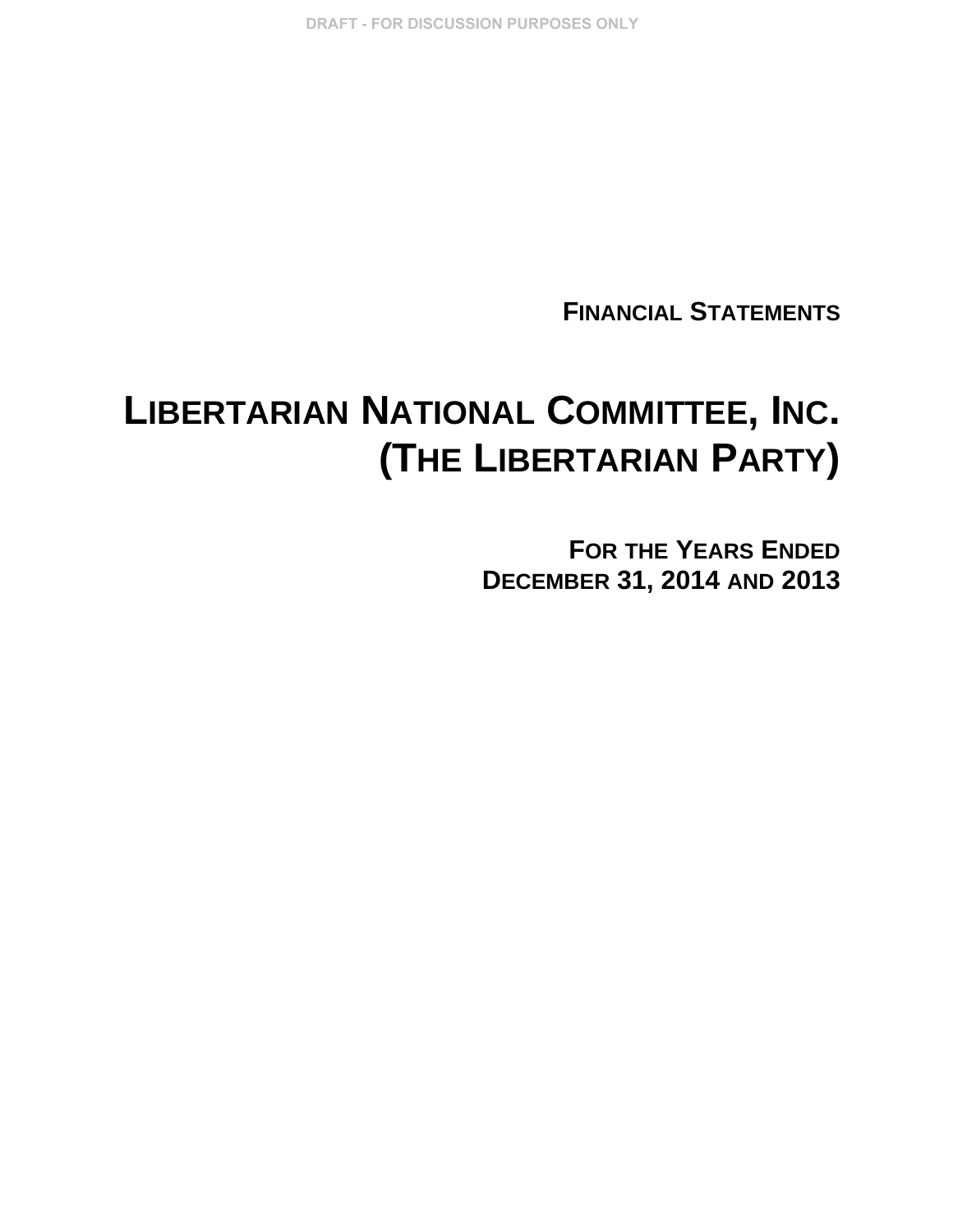DRAFT - FOR DISCUSSION PURPOSES ONLY

## **LIBERTARIAN NATIONAL COMMITTEE, INC.**

# **CONTENTS**

|                                                                                                                          | <b>PAGE NO.</b> |
|--------------------------------------------------------------------------------------------------------------------------|-----------------|
| <b>INDEPENDENT AUDITOR'S REPORT</b>                                                                                      | 2               |
| EXHIBIT A - Statements of Financial Position, as of December 31, 2014<br>and 2013                                        | $3 - 4$         |
| <b>EXHIBIT B - Statements of Activities and Changes in Net Assets, for the</b><br>Years Ended December 31, 2014 and 2013 | 5               |
| EXHIBIT C - Statements of Cash Flows, for the Years Ended<br>December 31, 2014 and 2013                                  | 6               |
| NOTES TO FINANCIAL STATEMENTS                                                                                            | 7 - 16          |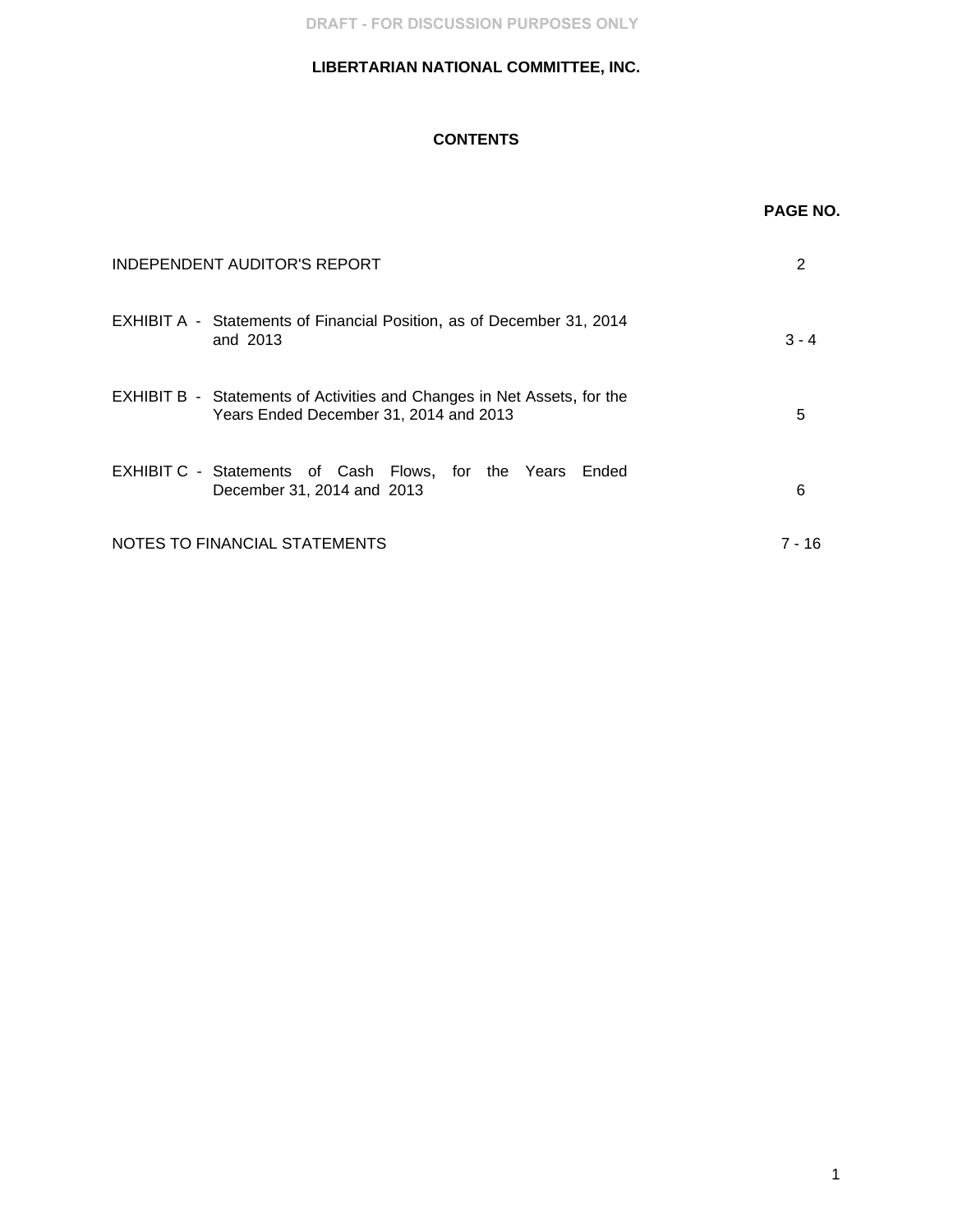#### **INDEPENDENT AUDITOR'S REPORT**

To the Board of Directors Libertarian National Committee, Inc. Washington, D.C.

We have audited the accompanying financial statements of the Libertarian National Committee, Inc., also known as the Libertarian Party (the Committee), which comprise the statements of financial position as of December 31, 2014 and 2013, and the related statements of activities and changes in net asset, and cash flows for the years then ended, and the related notes to the financial statements.

#### **Management's Responsibility for the Financial Statements**

Management is responsible for the preparation and fair presentation of these financial statements in accordance with accounting principles generally accepted in the United States of America; this includes the design, implementation and maintenance of internal control relevant to the preparation and fair presentation of financial statements that are free from material misstatement, whether due to fraud or error.

#### **Auditor's Responsibility**

Our responsibility is to express an opinion on these financial statements based on our audits. We conducted our audits in accordance with auditing standards generally accepted in the United States of America. Those standards require that we plan and perform the audits to obtain reasonable assurance about whether the financial statements are free from material misstatement.

An audit involves performing procedures to obtain audit evidence about the amounts and disclosures in the financial statements. The procedures selected depend on the auditor's judgment, including the assessment of the risks of material misstatement of the financial statements, whether due to fraud or error. In making those risk assessments, the auditor considers internal control relevant to the entity's preparation and fair presentation of the financial statements in order to design audit procedures that are appropriate in the circumstances, but not for the purpose of expressing an opinion on the effectiveness of the entity's internal control. Accordingly, we express no such opinion. An audit also includes evaluating the appropriateness of accounting policies used and the reasonableness of significant accounting estimates made by management, as well as evaluating the overall presentation of the financial statements.

We believe that the audit evidence we have obtained is sufficient and appropriate to provide a basis for our audit opinion.

#### **Opinion**

In our opinion, the financial statements referred to above present fairly, in all material respects, the financial position of the Committee as of December 31, 2014 and 2013, and the changes in its net assets and its cash flows for the years then ended in accordance with accounting principles generally accepted in the United States of America.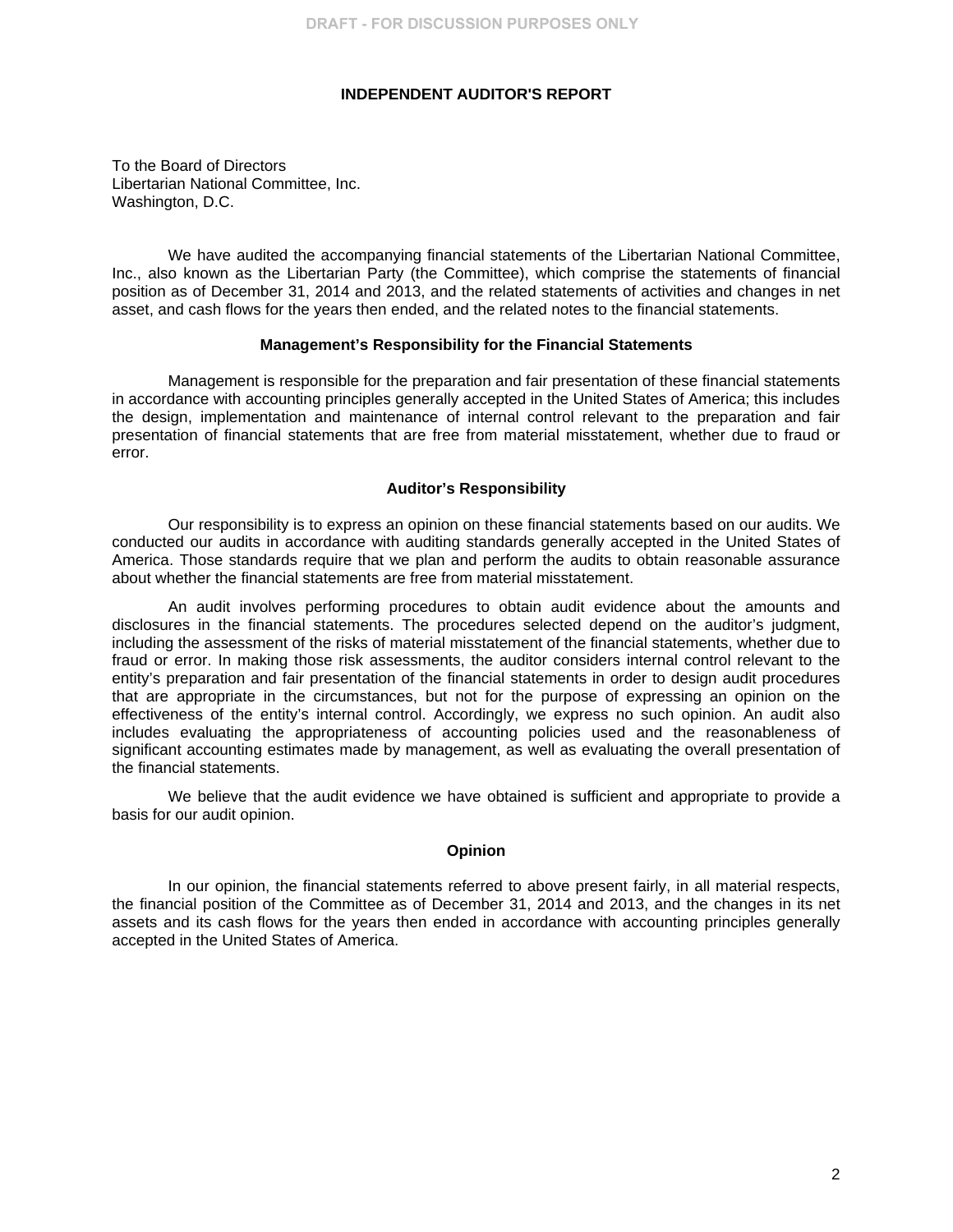## **STATEMENTS OF FINANCIAL POSITION AS OF DECEMBER 31, 2014 AND 2013**

## **ASSETS**

|                                                                                                                                                                | 2014                                                                 | 2013                                          |
|----------------------------------------------------------------------------------------------------------------------------------------------------------------|----------------------------------------------------------------------|-----------------------------------------------|
| <b>CURRENT ASSETS</b>                                                                                                                                          |                                                                      |                                               |
| Cash and cash equivalents<br>Bequest receivable, current<br>Prepaid expenses                                                                                   | \$<br>18,855<br>32,400<br>12,345                                     | $\mathfrak{S}$<br>392,984<br>15,744<br>24,311 |
| Total current assets                                                                                                                                           | 63,600                                                               | 433,039                                       |
| <b>FIXED ASSETS</b>                                                                                                                                            |                                                                      |                                               |
| Land<br><b>Buildings</b><br>Equipment<br>Furniture<br>Computer equipment and computer software<br><b>Building improvements</b><br>Capital lease asset (Note 2) | 347,881<br>477,119<br>3,160<br>25,879<br>107,446<br>42,477<br>38,452 | 3,160<br>16,818<br>107,446<br>6,827           |
| Less: Accumulated depreciation and amortization                                                                                                                | 1,042,414<br>(147, 315)                                              | 134,251<br>(127, 716)                         |
| Net fixed assets                                                                                                                                               | 895,099                                                              | 6,535                                         |
| <b>OTHER ASSETS</b>                                                                                                                                            |                                                                      |                                               |
| Deposits<br>Bequest receivable, non-current                                                                                                                    | 192,600                                                              | 7,020                                         |
| Total other assets                                                                                                                                             | 192,600                                                              | 7,020                                         |
| <b>TOTAL ASSETS</b>                                                                                                                                            | 1,151,299<br>S.                                                      | 446,594<br>S                                  |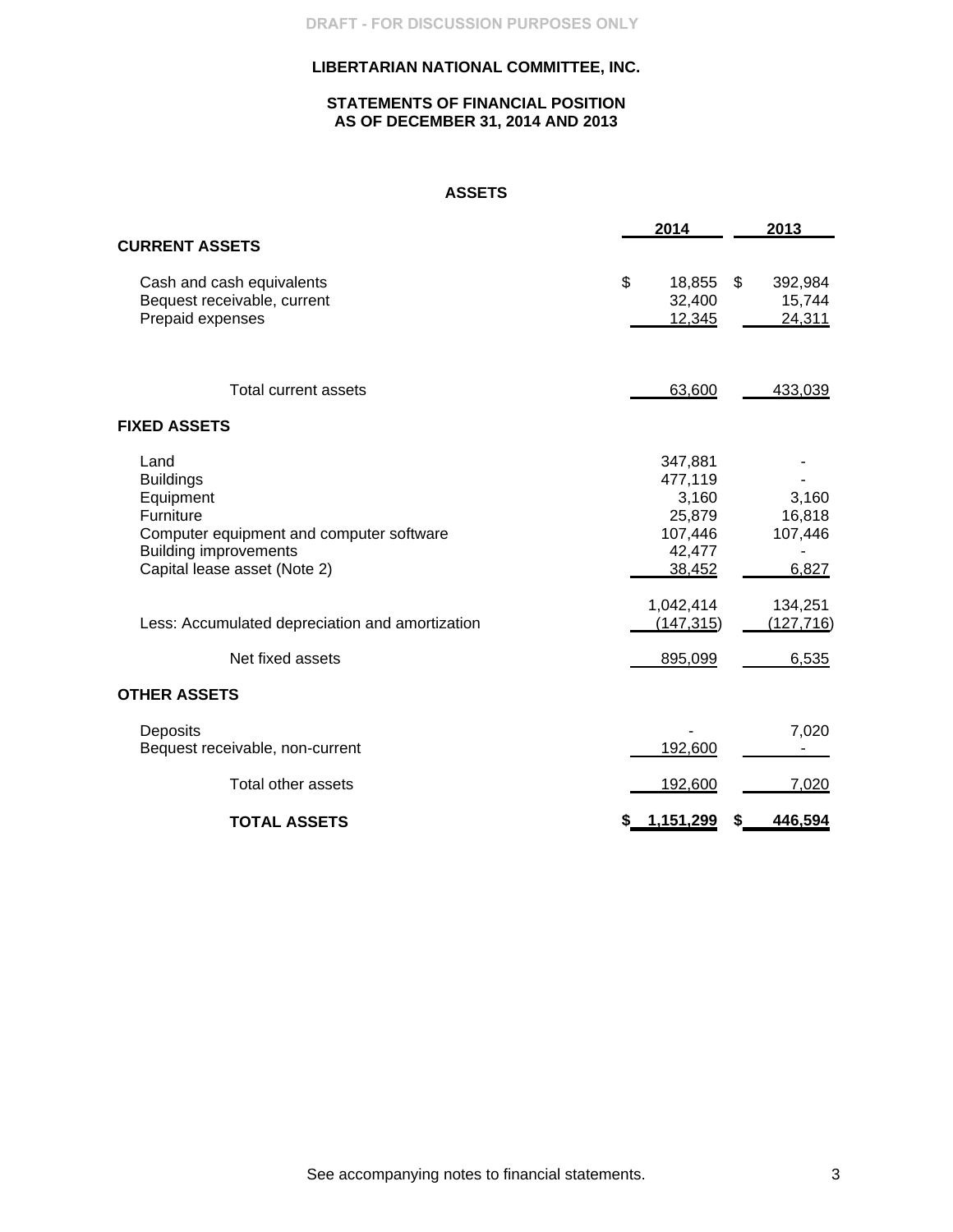# **LIABILITIES AND NET ASSETS**

|                                                                                                                                                                                                               | 2014                                     | 2013                           |
|---------------------------------------------------------------------------------------------------------------------------------------------------------------------------------------------------------------|------------------------------------------|--------------------------------|
| <b>CURRENT LIABILITIES</b>                                                                                                                                                                                    |                                          |                                |
| Mortgage payable, current portion (Note 3)<br>Capital lease, current portion (Note 2)<br>Accounts payable and accrued liabilities<br>Accrued salaries and related benefits<br>Deferred rent, current (Note 5) | \$<br>10,663<br>7,255<br>3,131<br>37,570 | \$<br>3,153<br>49,043<br>7,921 |
| <b>Total current liabilities</b>                                                                                                                                                                              | 58,619                                   | 60,117                         |
| <b>LONG-TERM LIABILITIES</b>                                                                                                                                                                                  |                                          |                                |
| Mortgage payable, net of current portion (Note 3)<br>Capital lease, net of current portion (Note 2)                                                                                                           | 485,108<br>26,490                        |                                |
| Total long-term liabilities                                                                                                                                                                                   | 511,598                                  |                                |
| <b>Total liabilities</b>                                                                                                                                                                                      | 570,217                                  | 60,117                         |
| NET ASSETS                                                                                                                                                                                                    |                                          |                                |
| Unrestricted<br>Temporarily restricted (Note 4)                                                                                                                                                               | 567,485<br>13,597                        | 53,594<br>332,883              |
| Total net assets                                                                                                                                                                                              | 581,082                                  | 386,477                        |
|                                                                                                                                                                                                               |                                          |                                |
|                                                                                                                                                                                                               |                                          |                                |

| TOTAL LIABILITIES AND NET ASSETS | \$1,151,299 |  | 446.594 |
|----------------------------------|-------------|--|---------|
|----------------------------------|-------------|--|---------|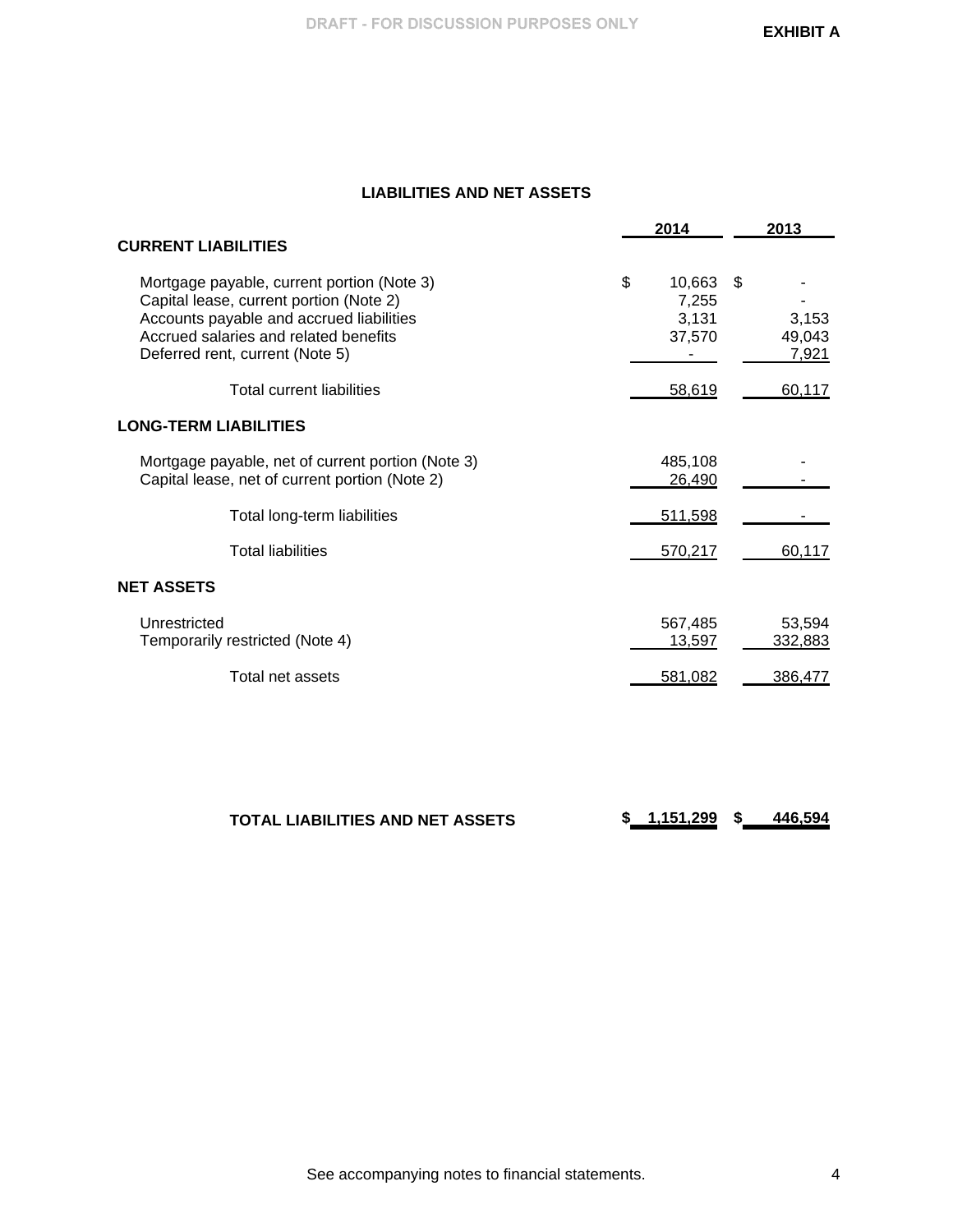## **STATEMENTS OF ACTIVITIES AND CHANGES IN NET ASSETS FOR THE YEARS ENDED DECEMBER 31, 2014 AND 2013**

|                                                  |                               | 2014               |                                   | 2013                  |                    |                               |
|--------------------------------------------------|-------------------------------|--------------------|-----------------------------------|-----------------------|--------------------|-------------------------------|
|                                                  |                               | <b>Temporarily</b> |                                   |                       | <b>Temporarily</b> |                               |
|                                                  | <b>Unrestricted</b>           | <b>Restricted</b>  | <b>Total</b>                      | <b>Unrestricted</b>   | <b>Restricted</b>  | <b>Total</b>                  |
| <b>REVENUE</b>                                   |                               |                    |                                   |                       |                    |                               |
| Contributions and memberships<br><b>Bequests</b> | 1,132,079 \$<br>\$<br>225,000 |                    | 77,249 \$ 1,209,328 \$<br>225,000 | 1,040,436 \$<br>5,000 |                    | 244,009 \$ 1,284,445<br>5,000 |
| Conventions<br>Sponsorships and classifieds      | 137,849<br>7,959              |                    | 137,849<br>7,959                  | 1,000                 |                    | 1,000                         |
| Interest income                                  | 1                             |                    | 1                                 | 23                    |                    | 23                            |
| Other events                                     |                               |                    |                                   | 705                   |                    | 705                           |
| Net assets released from donor                   |                               |                    |                                   |                       |                    |                               |
| restrictions (Note 4)                            | 396,535                       | (396, 535)         |                                   | 37,717                | (37, 717)          |                               |
| Total revenue                                    | 1,899,423                     | (319, 286)         | 1,580,137                         | 1,084,881             | 206,292            | 1,291,173                     |
| <b>EXPENSES (Note 9)</b>                         |                               |                    |                                   |                       |                    |                               |
| Program Services:                                |                               |                    |                                   |                       |                    |                               |
| <b>Affiliate Support</b>                         | 40,384                        |                    | 40,384                            | 30,827                |                    | 30,827                        |
| <b>Ballot Access</b>                             | 132,573                       |                    | 132,573                           | 28,789                |                    | 28,789                        |
| <b>Brand Development</b>                         | 30,385                        |                    | 30,385                            | 27,856                |                    | 27,856                        |
| Campus Outreach                                  | 1,639                         |                    | 1,639                             | 2,231                 |                    | 2,231                         |
| Candidate Support                                | 57,151                        |                    | 57,151                            | 32,294                |                    | 32,294                        |
| <b>Litigation Support</b>                        | 5,940                         |                    | 5,940                             | 11,768                |                    | 11,768                        |
| <b>Media Relations</b>                           | 21,983                        |                    | 21,983                            | 24,899                |                    | 24,899                        |
| <b>Member Communications</b>                     | 279,457                       |                    | 279,457                           | 238,881               |                    | 238,881                       |
| Outreach                                         | 73,483                        |                    | 73,483                            | 90,786                |                    | 90,786                        |
| Total program                                    |                               |                    |                                   |                       |                    |                               |
| services                                         | 642,995                       |                    | 642,995                           | 488,331               |                    | 488,331                       |
| <b>Supporting Services:</b>                      |                               |                    |                                   |                       |                    |                               |
| Conventions                                      | 136,873                       |                    | 136,873                           |                       |                    |                               |
| Management and General                           | 209,802                       |                    | 209,802                           | 183,378               |                    | 183,378                       |
| Fundraising and Donor Acquisition                | 395,862                       |                    | 395,862                           | 484,342               |                    | 484,342                       |
| Total supporting<br>services                     | 742,537                       |                    | 742,537                           | 667,720               |                    | 667,720                       |
|                                                  |                               |                    |                                   |                       |                    |                               |
| Total expenses                                   | 1,385,532                     |                    | 1,385,532                         | 1,156,051             |                    | 1,156,051                     |
| Changes in net assets before other item          | 513,891                       | (319, 286)         | 194,605                           | (71, 170)             | 206,292            | 135,122                       |
| <b>OTHER ITEM</b>                                |                               |                    |                                   |                       |                    |                               |
| Loss on disposal of inventory                    |                               |                    |                                   | (2,000)               |                    | (2,000)                       |
| Changes in net assets                            | 513,891                       | (319, 286)         | 194,605                           | (73, 170)             | 206,292            | 133,122                       |
| Net assets at beginning of year                  | 53,594                        | 332,883            | 386,477                           | 126,764               | 126,591            | 253,355                       |
| NET ASSETS AT END OF YEAR                        | 567,485 \$<br>\$              | 13,597 \$          | 581,082 \$                        | 53,594 \$             | 332,883 \$         | 386,477                       |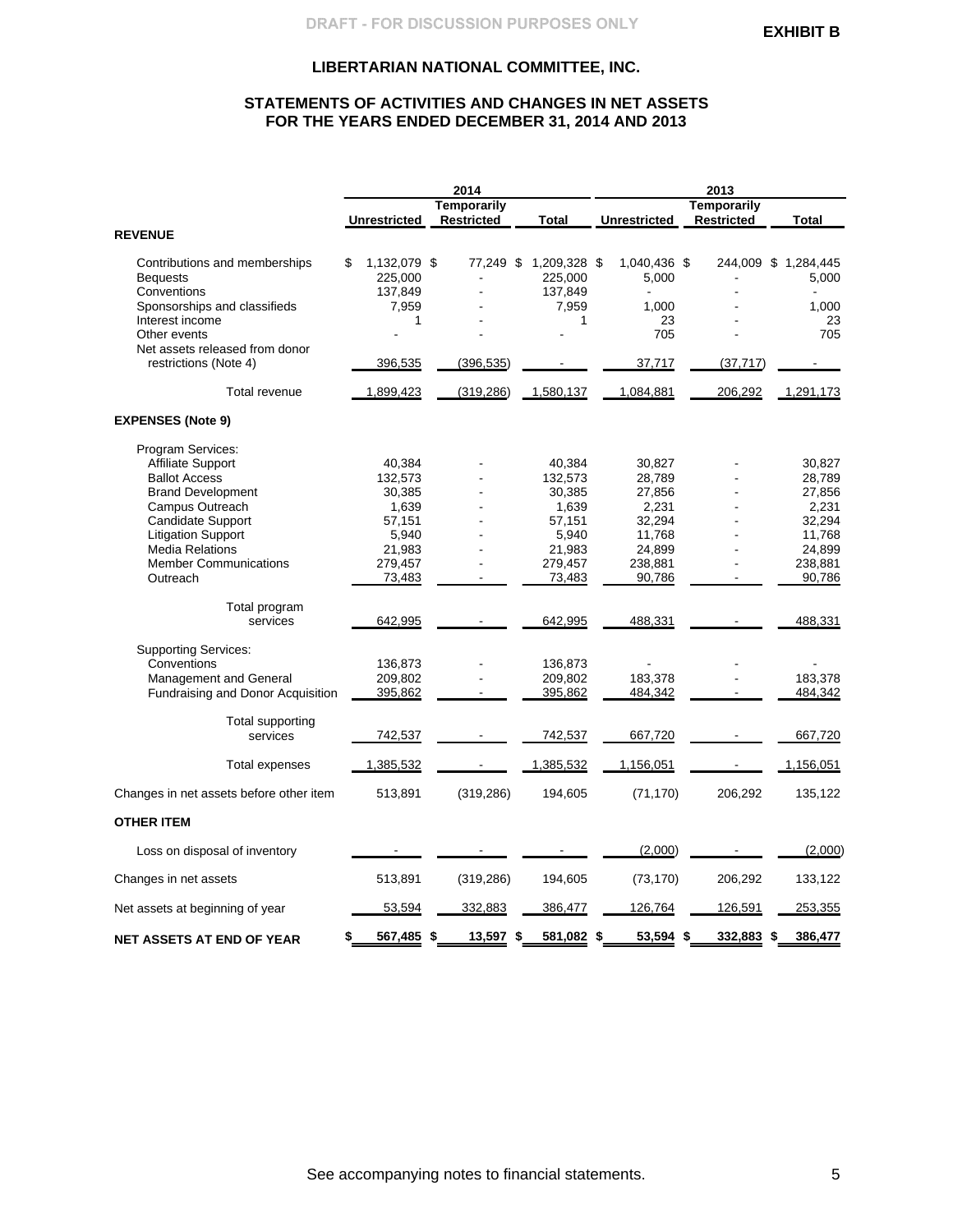## **STATEMENTS OF CASH FLOWS FOR THE YEARS ENDED DECEMBER 31, 2014 AND 2013**

|                                                                                                                        |     | 2014                          | 2013                     |
|------------------------------------------------------------------------------------------------------------------------|-----|-------------------------------|--------------------------|
| <b>CASH FLOWS FROM OPERATING ACTIVITIES</b>                                                                            |     |                               |                          |
| Changes in net assets                                                                                                  | \$  | 194,605                       | \$<br>133,122            |
| Adjustments to reconcile changes in net assets to<br>net cash provided by operating activities:                        |     |                               |                          |
| Depreciation and amortization<br>Loss on disposition of assets<br>Deferred rent abatement                              |     | 26,426<br>(7, 921)            | 3,923<br>2,000<br>4,926  |
| (Increase) decrease in:<br>Accounts receivable from an employee<br>Bequests receivable<br>Prepaid expenses<br>Deposits |     | (209, 256)<br>11,966<br>7,020 | 4,341<br>30,777<br>2,434 |
| Increase (decrease) in:<br>Accounts payable and accrued liabilities<br>Accrued salaries and related benefits           |     | (23)<br>(11, 473)             | 3,153<br>14,823          |
| Net cash provided by operating activities                                                                              |     | 11,344                        | 199,499                  |
| <b>CASH FLOWS FROM INVESTING ACTIVITIES</b>                                                                            |     |                               |                          |
| Purchase of fixed assets                                                                                               |     | (876, 538)                    |                          |
| Net cash used by investing activities                                                                                  |     | (876, 538)                    |                          |
| <b>CASH FLOWS FROM FINANCING ACTIVITIES</b>                                                                            |     |                               |                          |
| Principal payments on capital lease liability<br>Cash received from mortgage<br>Payments on mortgage                   |     | (4,707)<br>500,000<br>(4,228) | (299)                    |
| Net cash provided (used) by financing activities                                                                       |     | <u>491,065</u>                | (299)                    |
| Net (decrease) increase in cash and cash equivalents                                                                   |     | (374, 129)                    | 199,200                  |
| Cash and cash equivalents at beginning of year                                                                         |     | <u>392,984</u>                | 193,784                  |
| CASH AND CASH EQUIVALENTS AT END OF YEAR                                                                               |     |                               | 18,855 \$ <u>392,984</u> |
| <b>SUPPLEMENTAL INFORMATION:</b>                                                                                       |     |                               |                          |
| <b>Interest Paid</b>                                                                                                   | \$  | $17,191$ \$                   |                          |
| <b>Capital Lease</b>                                                                                                   | \$_ |                               |                          |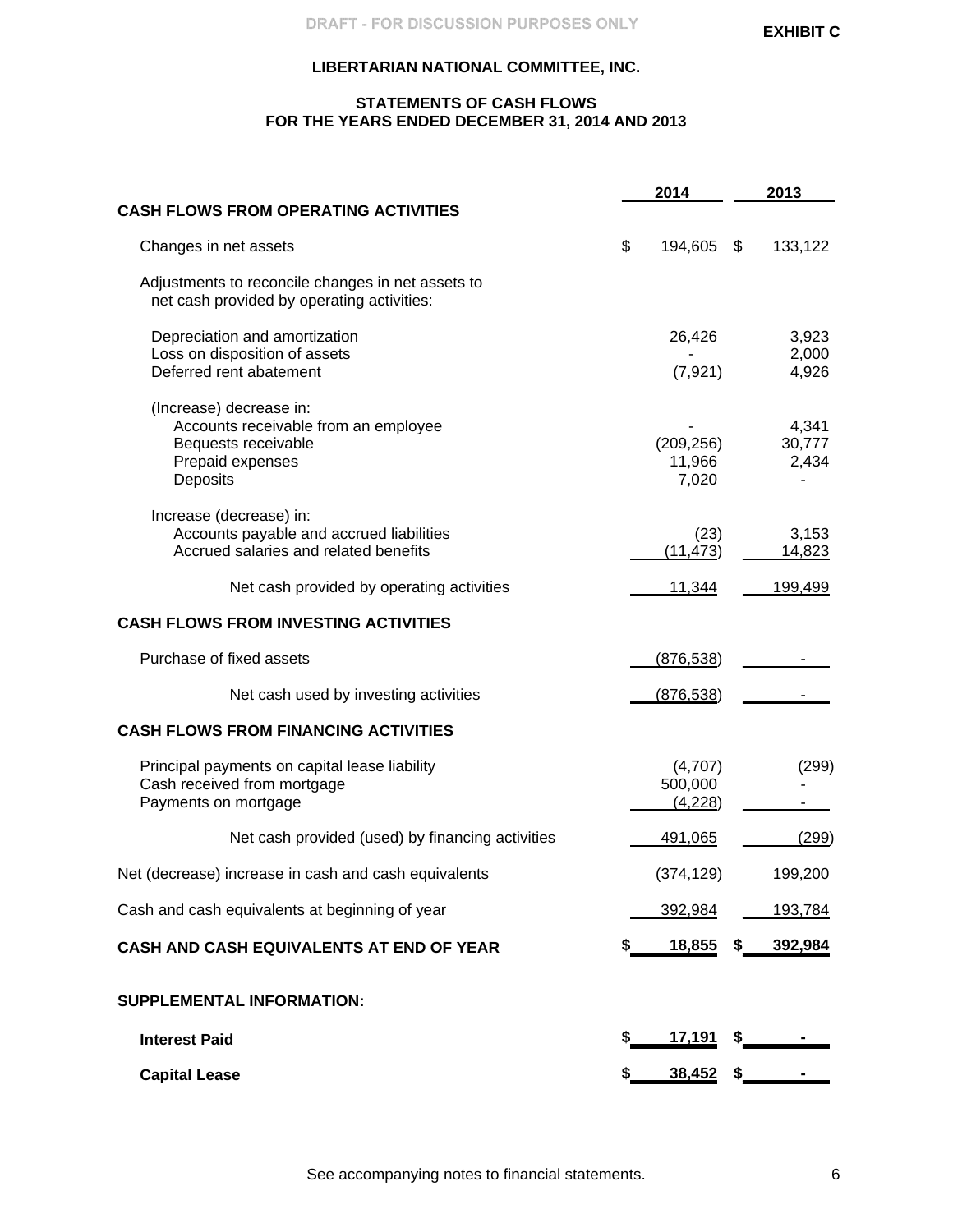## **NOTES TO FINANCIAL STATEMENTS DECEMBER 31, 2014 AND 2013**

## **1. SUMMARY OF SIGNIFICANT ACCOUNTING POLICIES AND GENERAL INFORMATION**

#### Organization -

The Libertarian National Committee, Inc. (the Committee) was founded in 1971 as a national, tax-exempt political organization, which is the operational arm of the Libertarian Party, a grassroots political organization. The Committee was incorporated in February 1995 and its affairs are directed by its National Board of Directors, who are elected by delegates biannually at the national convention.

The Committee, with the consent of the delegates, also establishes the platform of the Libertarian Party, which is based upon the basic premises of civil liberties and personal freedom, a free-market economy, free trade and a foreign policy of non-intervention and peace. The Committee has approximately 12,800 contributing members.

The Committee's program activities consist of the following:

- Affiliate support developing or supporting state and county affiliate parties.
- Ballot access getting candidates on ballots, including corresponding lawsuits.
- Brand development developing an image in the minds of voters.
- Campaign support efforts to support or oppose ballot initiatives.
- Campus outreach on-campus recruiting and support groups.
- Candidate support recruiting and supporting candidates with their electoral ambitions.
- Litigation support proactive lawsuits to change public policy, other than ballot access.
- Lobbying persuading legislators to change laws, including ballot access laws.
- Media relations direct communication with the media.
- Member communications Libertarian Party News periodical and other member communications.
- Outreach initiatives to reach the general public and outside groups.
- Voter registration voter registration drives.

Basis of presentation -

The accompanying financial statements are presented on the accrual basis of accounting, and in accordance with FASB ASC 958, *Not-for-Profit Entities*.

Cash and cash equivalents -

The Committee considers all cash and other highly liquid investments with initial maturities of three months or less to be cash equivalents.

Bank deposit accounts are insured by the Federal Deposit Insurance Corporation ("FDIC") up to a limit of \$250,000. At times during the year, the Committee maintains cash balances in excess of the FDIC insurance limits. Management believes the risk in these situations to be minimal.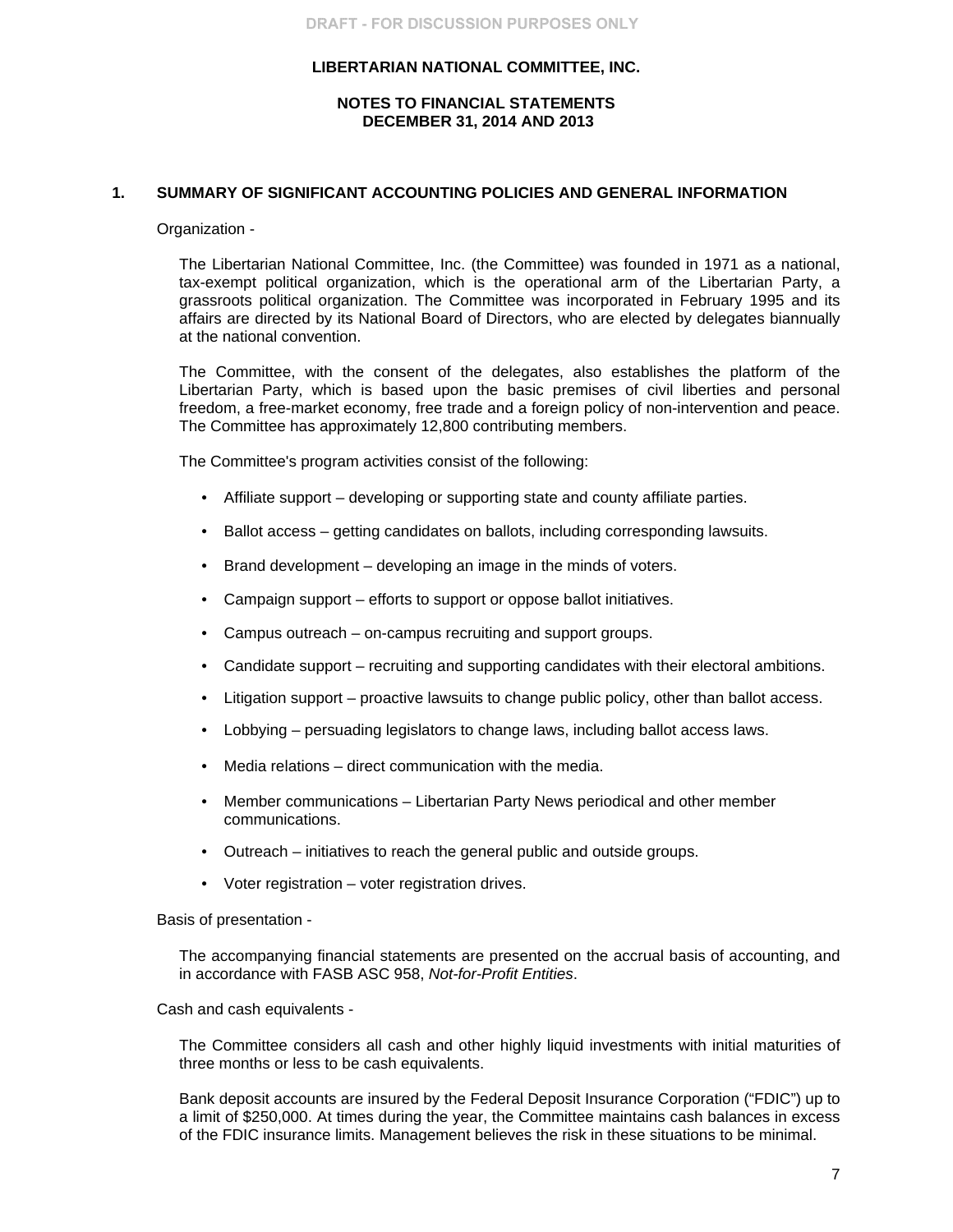## **NOTES TO FINANCIAL STATEMENTS DECEMBER 31, 2014 AND 2013**

## **1. SUMMARY OF SIGNIFICANT ACCOUNTING POLICIES AND GENERAL INFORMATION (Continued)**

Bequest receivable -

The Committee's bequest receivable consists of amounts due from decedent members' last wills and testaments.

One of two significant bequests pertains to a deceased member's unconditional promise-to-give the Committee a portion of his estate (the "Barrington bequest") after specific bequests and payments of debts and expenses. The Committee received during the year ended December 31, 2007 its proportionate share of the estate, which was approximately \$217,700. Given the annual contribution limits allowable under Federal Election Commission (FEC) guidelines, the executor of the estate directed the remaining principal of the Committee's portion to be held by a trustee and escrow agent and to annually release the amount allowable under FEC guidelines to the Committee. The remaining funds resulting from the liquidating distribution from the decedent's estate was held in trust at a federally insured financial institution in various money market and certificates of deposit accounts for the benefit of the Committee. The Committee received the final payment in the amount of \$15,744 during the year ended December 31, 2014.

The other significant bequest pertains to a deceased member's unconditional promise-to-give the Committee a portion of his estate (the "Shaber bequest") after specific bequests and payments of debts and expenses. The Committee received during the year ended December 31, 2014 its proportionate share of the estate, which was approximately \$225,000. Given the annual contribution limits allowable under Federal Election Commission (FEC) guidelines, the executor of the estate directed the remaining principal of the Committee's portion to be held by a trustee and escrow agent and to annually release the amount allowable under FEC guidelines to the Committee. The funds resulting from the liquidating distribution from the decedent's estate is being held in trust at a federally insured financial institution in various money market and certificates of deposit accounts for the benefit of the Committee. The Committee shall receive its first payment during the year ended December 31, 2015.

Bequests are reflected at their net realizable values, which are determined by the Committee by initially discounting the initial bequest by an allowance for doubtful accounts and present value discount. Given the nature of the bequest and that the funds are being held in interest bearing accounts for the benefit of the Committee, the Committee determined that the present value discount and discount for collectability were unnecessary. The Committee expected to receive approximately \$32,400 annually from the trustee, which will be adjusted annually based upon FEC regulations, until the funds held in trust are fully liquidated to the Committee.

In January 2015, FEC announced the new annual contribution limit is \$33,400.

Fixed assets -

Fixed assets in excess of \$1,000 are capitalized and stated at cost. Fixed assets are depreciated or amortized on a straight-line basis over the estimated useful lives of the related assets, generally three to ten years. The cost of maintenance and repairs is recorded as expenses are incurred.

Depreciation and amortization expense for the years ended December 31, 2014 and 2013 totaled \$26,426 and \$3,923, respectively.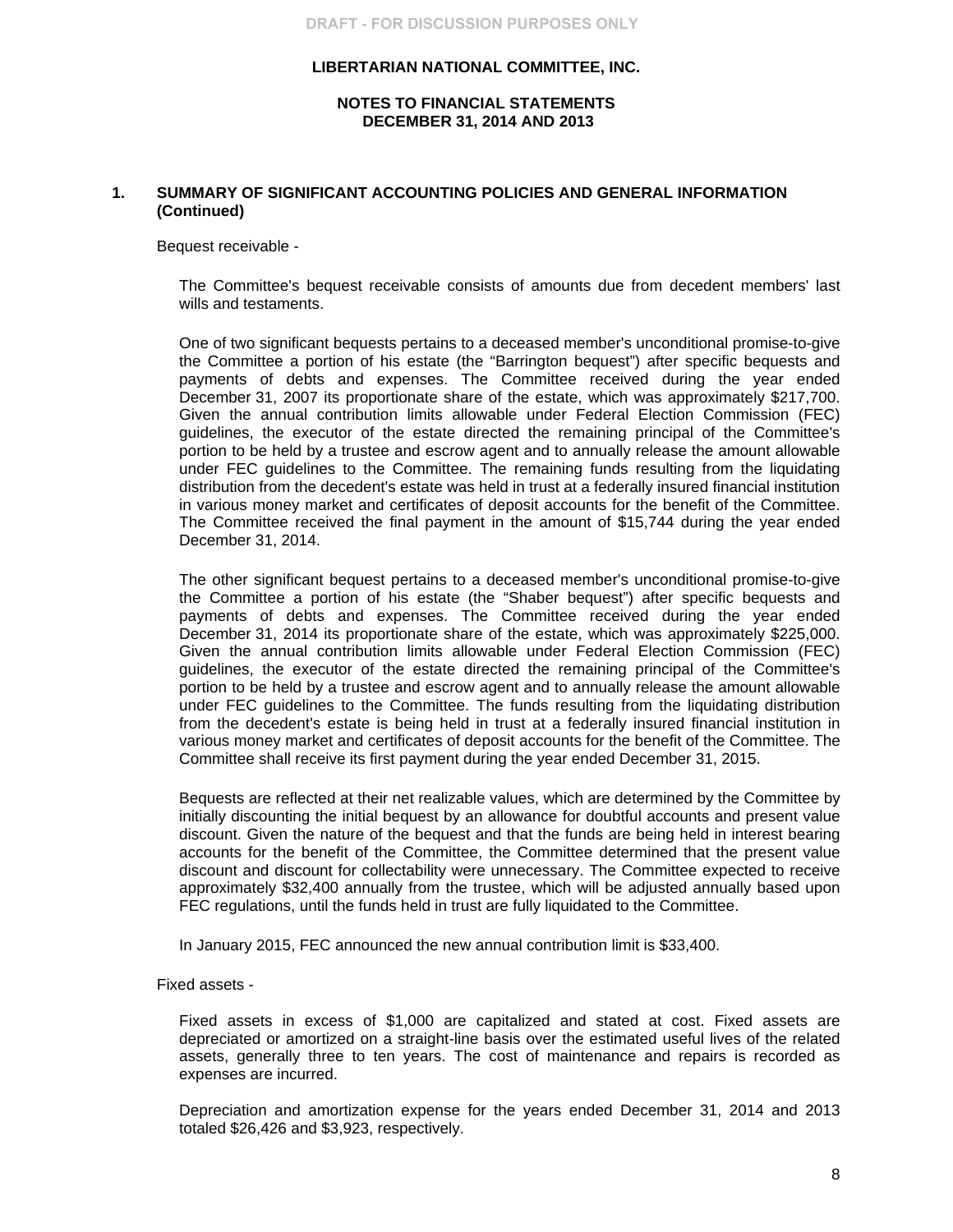#### **NOTES TO FINANCIAL STATEMENTS DECEMBER 31, 2014 AND 2013**

## **1. SUMMARY OF SIGNIFICANT ACCOUNTING POLICIES AND GENERAL INFORMATION (Continued)**

Income taxes -

The Committee is recognized as a tax-exempt political organization under Section 527 of the Internal Revenue Code (IRC). Under IRC Section 527, the Committee's exempt functions includes all activities that relate to and support the process of influencing or attempting to influence the selection, nomination, election, or appointment of any individual to a public or political office. Certain activities unrelated to the exempt purpose, such as net investment income, are subject to applicable income taxes.

For the years ended December 31, 2014 and 2013, the Committee did not incur any income tax expense on its net investment income.

Uncertain tax positions -

For the years ended December 31, 2014 and 2013, the Committee has documented its consideration of FASB ASC 740-10, *Income Taxes*, that provides guidance for reporting uncertainty in income taxes and has determined that no material uncertain tax positions qualify for either recognition or disclosure in the financial statements.

The Federal Form 1120-POL, *Return for Certain Political Organizations*, is subject to examination by the Internal Revenue Service, generally for three years after it is filed.

Net asset classification -

The net assets are reported in three self-balancing groups as follows:

- **Unrestricted net assets** include unrestricted revenue and contributions received without donor-imposed restrictions. These net assets are available for the operation of the Committee and include undesignated resources.
- **Temporarily restricted net assets** include revenue and contributions subject to donorimposed stipulations that will be met by the actions of the Committee and/or the passage of time. When a restriction expires, temporarily restricted net assets are reclassified to unrestricted net assets and reported in the Statements of Activities and Changes in Net Assets as net assets released from restrictions.
- **Permanently restricted net assets** represent funds restricted by the donor to be maintained in perpetuity by the Committee. The Committee reported no permanently restricted assets at December 31, 2014 and 2013.

Contributions and donations -

Contributions and donations are recognized at their fair value in the period in which an unconditional promise-to-give is known or when a contribution is received, at the earliest point the contribution is both determinable and measurable by the Committee. Contributions are recognized as unrestricted or temporarily restricted revenue and support based upon the existence or lack of donor-imposed restrictions.

Contributions and donations with donor-imposed restrictions in which the Committee has met the donor's stipulations are reflected as net assets released from restriction.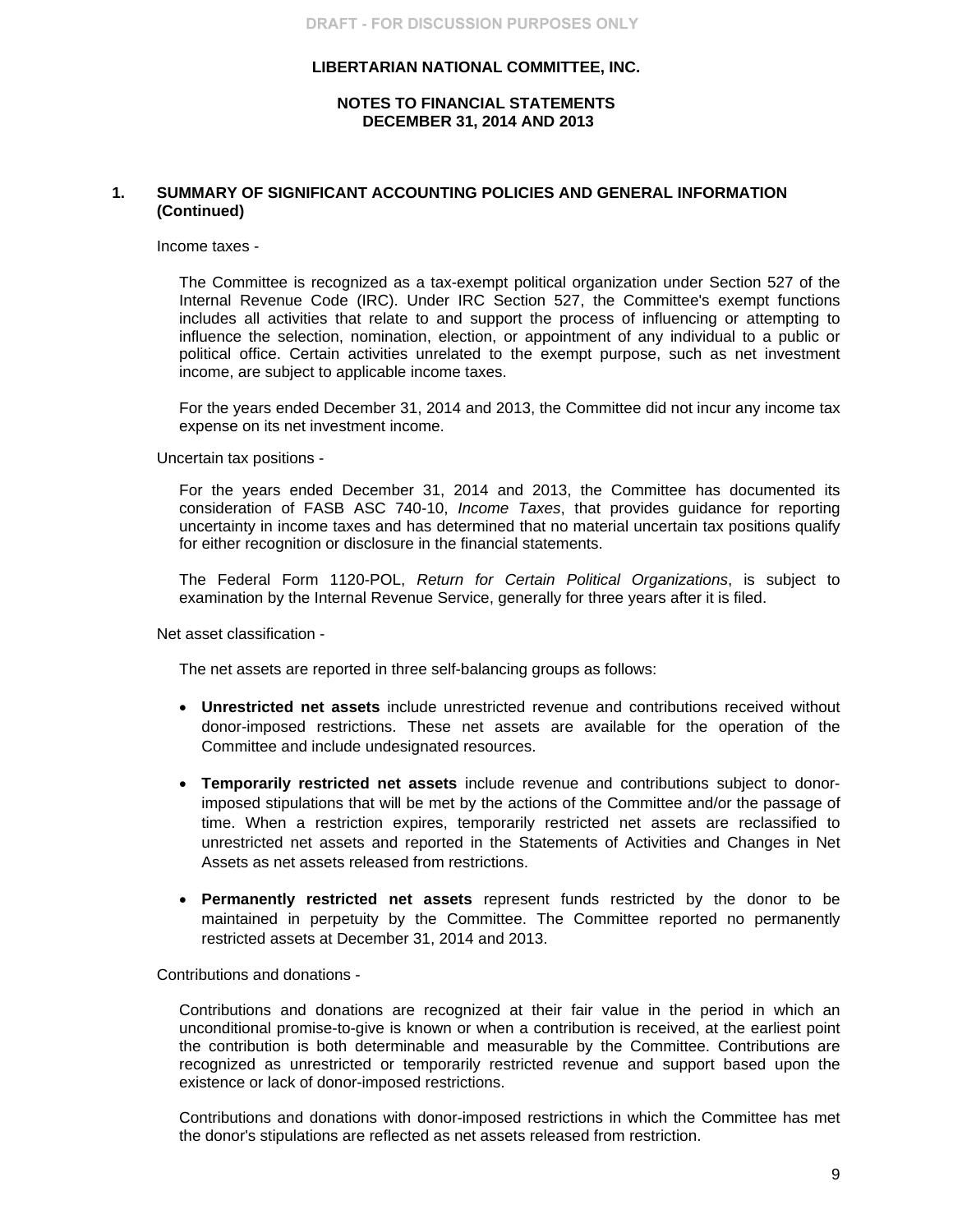## **NOTES TO FINANCIAL STATEMENTS DECEMBER 31, 2014 AND 2013**

## **1. SUMMARY OF SIGNIFICANT ACCOUNTING POLICIES AND GENERAL INFORMATION (Continued)**

Contributions and donations (continued) -

Temporarily restricted contributions and donations in which the Committee met the donorimposed restriction during the same fiscal year as the contribution are reflected as unrestricted revenue and support.

Revenue recognition -

The Committee treats membership dues as contributions and donations in the accompanying financial statements, given that members receive de minimis benefits in exchange for their dues. Revenue from contributions and donations are recognized at the earliest point an unconditional promise-to-give is both determinable and measurable. Revenue from any program service activities and conventions and events are recognized when earned.

Intentions-to-give -

The Committee receives commitment cards from members who many times provide their credit card information for future contribution purposes. The members are generally making recurring contributions to the Committee and do not commit to a specific number of payments or period of time for which the Committee may charge the monthly contributions. The members may also decline the charges or request that the Committee cease making charges against their credit card at any time and complete at their discretion. The Committee treats these reoccurring contributions as intentions-to-give or conditional promises-to-give, and as such, revenue is not recognized until the contribution is both determinable and measurable, which generally occurs when the credit card is processed and receipt is received by the Committee.

Use of estimates -

The preparation of the financial statements in conformity with accounting principles generally accepted in the United States of America requires management to make estimates and assumptions that affect the reported amounts of assets and liabilities at the date of the financial statements and the reported amounts of revenue and expenses during the reporting period. Accordingly, actual results could differ from those estimates.

Functional allocation of expenses -

The costs of providing the various programs and other activities have been summarized on a functional basis in the Statements of Activities and Changes in Net Assets. Accordingly, certain costs have been allocated among the programs and supporting services benefited.

Reclassification -

Certain amounts in the prior year's financial statements have been reclassified to conform to the current year's presentation. These reclassifications had no effect on the previously reported changes in net assets.

#### **2. CAPITAL LEASE OBLIGATIONS**

In 2014, the Committee acquired a new copier machine under a non-cancelable capital lease agreement. The lease is for 60 months and requires a monthly payment of \$508. In 2014, the Committee acquired a new postage machine under a non-cancelable capital lease agreement. The lease is for 63 months and requires a monthly payment of \$179.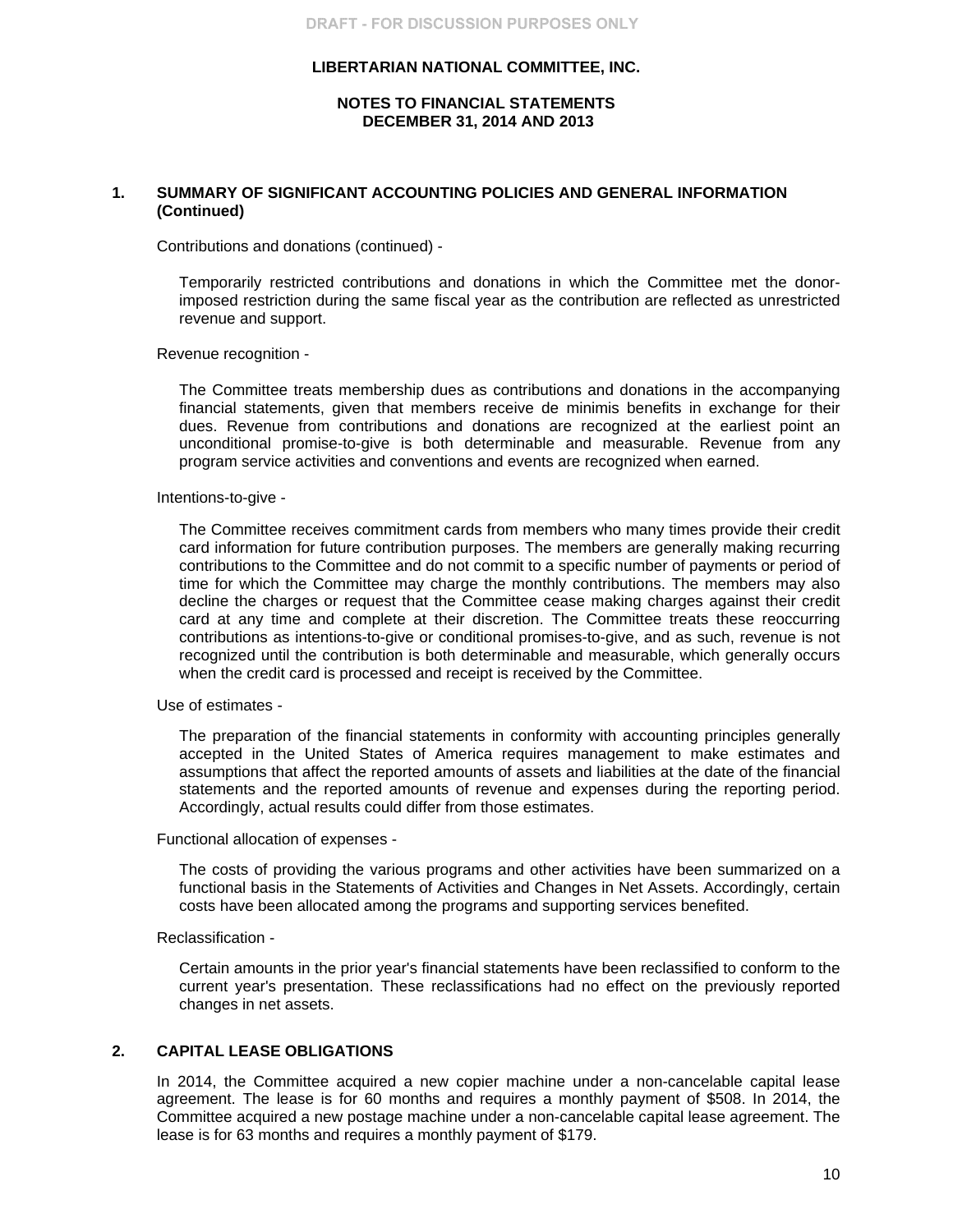#### **NOTES TO FINANCIAL STATEMENTS DECEMBER 31, 2014 AND 2013**

## **2. CAPITAL LEASE OBLIGATIONS (Continued)**

Future minimum lease payments at December 31, 2014 are as follows:

#### **Year Ending December 31,**

| 2015<br>2016<br>2017<br>2018<br>2019 | \$<br>8,244<br>8,244<br>8,244<br>8,244<br>3,285 |
|--------------------------------------|-------------------------------------------------|
| Less: Interest at 3.25%              | 36,261<br>(2,516)                               |
| Less: Current portion                | 33,745<br>(7, 255)                              |
| <b>LONG-TERM PORTION</b>             | \$<br>26,490                                    |

## **3. NOTE PAYABLE**

On April 25, 2014, concurrent with the purchase of the building, the Committee entered into a \$500,000 note payable to a financial institution. The interest rate is 4.85% per annum.

Commencing on May 25, 2014, accrued interest on the note is payable, on a monthly basis, through July 25, 2014.

Commencing on August 25, 2014, the note is payable, in consecutive monthly installments of principal and interest, in 119 equal payments of \$2,900.

On July 25, 2024, the maturity date, a balloon payment amounting to \$371,554 will become due. The note is collateralized by the Committee's building and a security interest in all depository accounts with and investment property held by the financial institution.

#### **Year Ending December 31,**

| 2015<br>2016<br>2017<br>2018<br>2019 | \$<br>10,663<br>11,132<br>11,759<br>12,351<br>12,972 |
|--------------------------------------|------------------------------------------------------|
| 2020 and Thereafter                  | 436,894                                              |
|                                      | 495,771                                              |

For the year ended December 31, 2014, interest paid was \$16,402.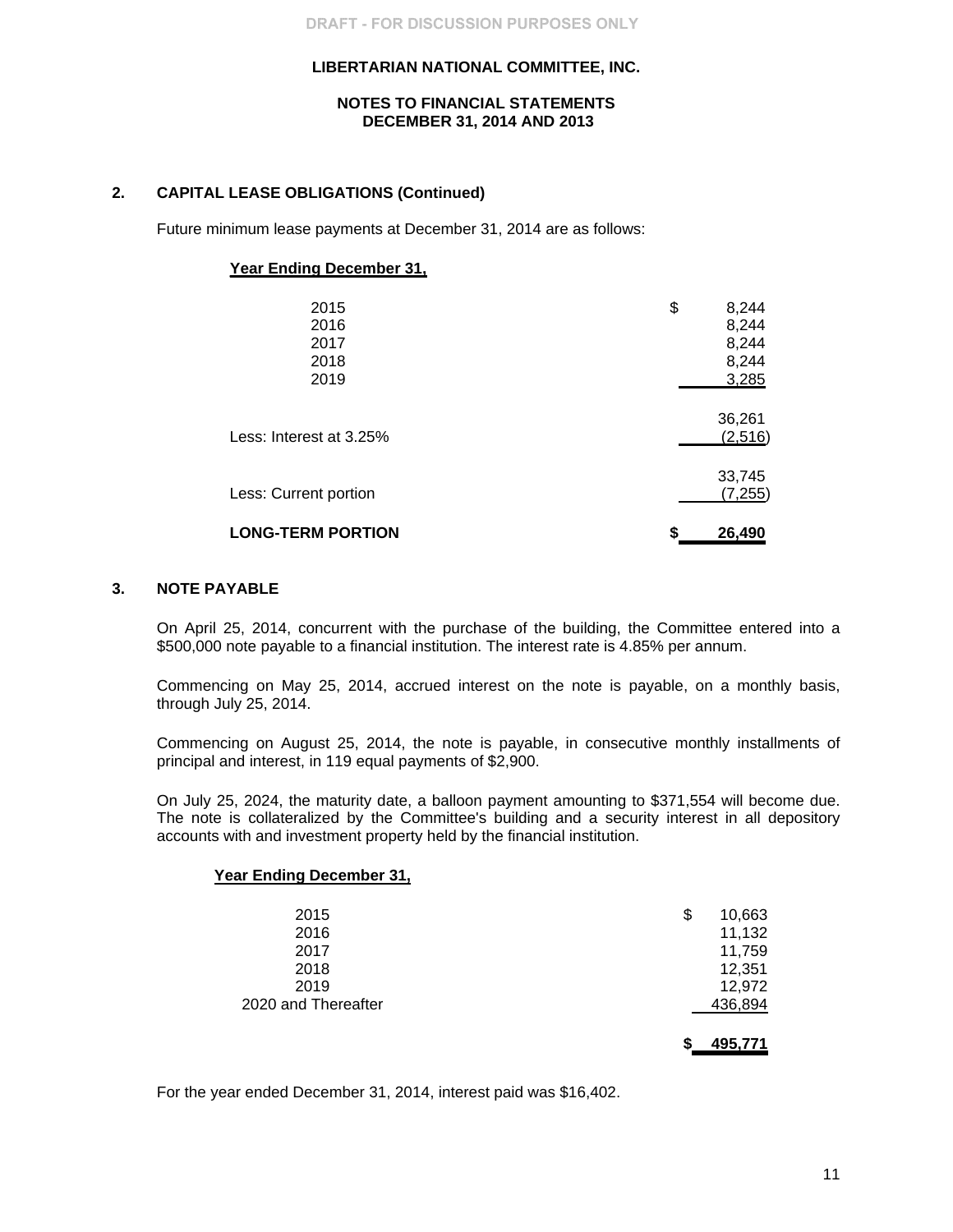#### **NOTES TO FINANCIAL STATEMENTS DECEMBER 31, 2014 AND 2013**

## **4. TEMPORARILY RESTRICTED NET ASSETS**

Temporarily restricted net assets consisted of the following at December 31, 2014 and 2013:

|                                  | 2014        | 2013 |         |  |
|----------------------------------|-------------|------|---------|--|
| <b>Building Acquisition Fund</b> | \$<br>3.037 |      | 322.434 |  |
| <b>College Campus Programs</b>   | 3.288       |      | 8,288   |  |
| Legal Offense Fund               | 7.161       |      | 2,050   |  |
| Radio Ad Project                 | 111         |      | 111     |  |
|                                  | 13.597      |      | 332,883 |  |

The following temporarily restricted net assets were released from donor restrictions by either incurring expenses which satisfied the restricted purposes specified by the donors, refunding individuals' contributions or by permission from the donors to re-allocate the funds to be used for general operations:

|                                                                                                       | 2014                      | 2013                                     |
|-------------------------------------------------------------------------------------------------------|---------------------------|------------------------------------------|
| <b>Building Acquisition Fund</b><br>College Campus Programs<br>Legal Offense Fund<br>Radio Ad Project | 389,035<br>5.000<br>2.500 | 30,527<br>1,000<br>3,500<br><u>2,690</u> |
|                                                                                                       | 396,535                   | <u>37,717</u>                            |

#### **5. LEASE COMMITMENTS**

In April 2013, the Committee extended its lease agreement for its principal office space through April 30, 2016. In June 2013, the Executive Committee authorized management to provide notice to the landlord that the Committee intends to end the lease early, and in April 2014, the Committee executed an agreement to terminate the lease prior to the scheduled expiration date. The lease terminated on June 9, 2014.

The Committee also leases storage space under a non-cancelable operating lease.

Rent expense for the years ended December 31, 2014 and 2013 totaled \$48,712 and \$130,098, respectively.

The Committee also leases office equipment under a non-cancelable operating lease, expiring at December 31, 2015. In 2014, the office equipment lease was terminated when it was replaced with new office equipment under a non-cancelable capital lease agreement (see Note 2).

## **6. RETIREMENT PLAN**

The Committee maintains a 401(k) defined contribution retirement plan that covers employees who meet certain minimum age and length of service requirements. As a qualified retirement plan, employees may contribute a portion of their salaries on a tax-deferred basis up to statutory limits.

The Committee has elected to make matching contributions to the plan based upon 50% of employee contributions, up to 6% of the participant's qualified salary. Contributions to the plan for the years ended December 31, 2014 and 2013 were \$12,227 and \$9,426, respectively.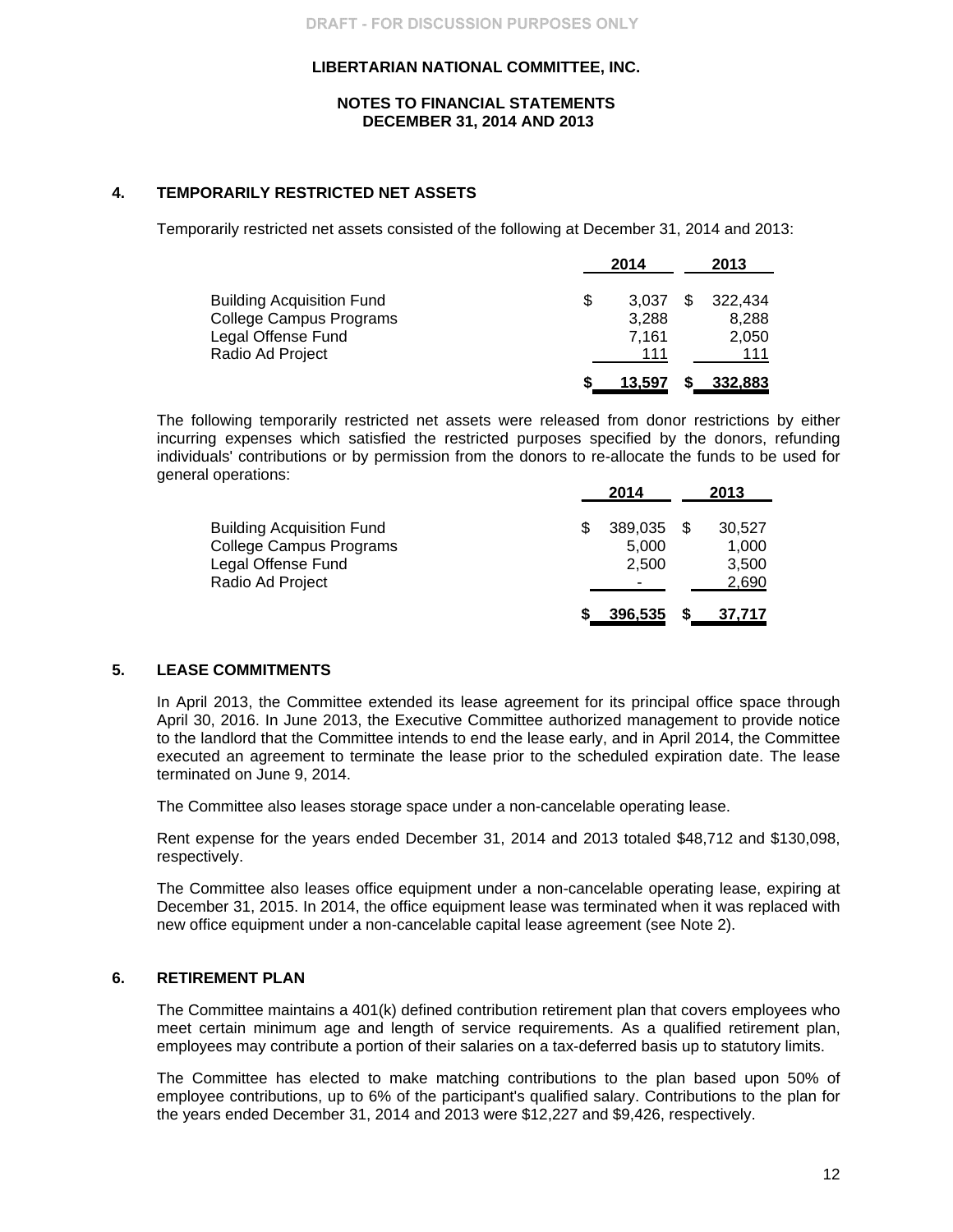## **NOTES TO FINANCIAL STATEMENTS DECEMBER 31, 2014 AND 2013**

## **7. CONTINGENCY**

Federal Regulation - The Committee is subject to Federal and state election laws and oversight by the FEC. The Committee is subject to the Federal Election Campaign Act of 1971, the Bipartisan Campaign Reform Act of 2002 (BCRA), and various FEC and IRS regulations. As such, the Committee is required to file monthly and annual reports with the FEC regarding contributions and expenditures of its funds.

Additionally, the Committee is precluded from receiving contributions from corporations, labor unions and certain other third parties, and contributions received from individuals are limited to annual amounts as determined by the FEC, which was \$32,400 for the years ended December 31, 2014 and 2013.

Furthermore, the Committee's books and records are subject to examination by regulatory bodies and such examinations can result in fines, penalties, or sanctions. Although the results of such examinations have not had a material impact upon the Committee to date, no assurance can be given regarding the uncertainty of any future compliance examinations.

Litigation and Disputes - The Committee is currently involved in several lawsuits stemming primarily from state ballot access and presidential candidacy issues. These suits involve various legal actions, claims and disputes with affiliates that arise from the normal course of business and that, in the opinion of management, will not have a significant impact upon the Committee.

## **8. COMMITMENTS**

The Committee has hotel contracts for future conventions and meetings. The total commitments under the agreements are not determinable as it depends upon attendance and other unknown factors.

There are cancellation penalties that would be due if the agreements were cancelled prior to the event date. The amount of the cancellation penalties increase through the date of the event.

#### Membership Commitment

The Committee provides nominal or token promotional items to contributors and members, such as a periodic newsletter designed to keep members informed of current developments, encourage participation in the political processes, and promote the interests of the Committee and its candidates.

Although there is no contractual or legal requirements for the Committee to provide such services, as a part of its purpose and out of courtesy to its contributors, the Committee is committed to providing timely information and promotional items to its members.

The Committee recognizes expenses on these programs and items as incurred, and as such, no liability is accrued for any implied member commitment.

#### Employment Contracts

On July 14, 2013, the Committee entered into an employment contract with a new Executive Director. The term of the contract commenced on August 1, 2013 and ends on June 30, 2016. The employment contract provides for a base monthly salary, vacation accrued at the rate of four weeks annually and performance incentives upon achievement of financial targets. The agreement allows either party to terminate employment with one month written notice.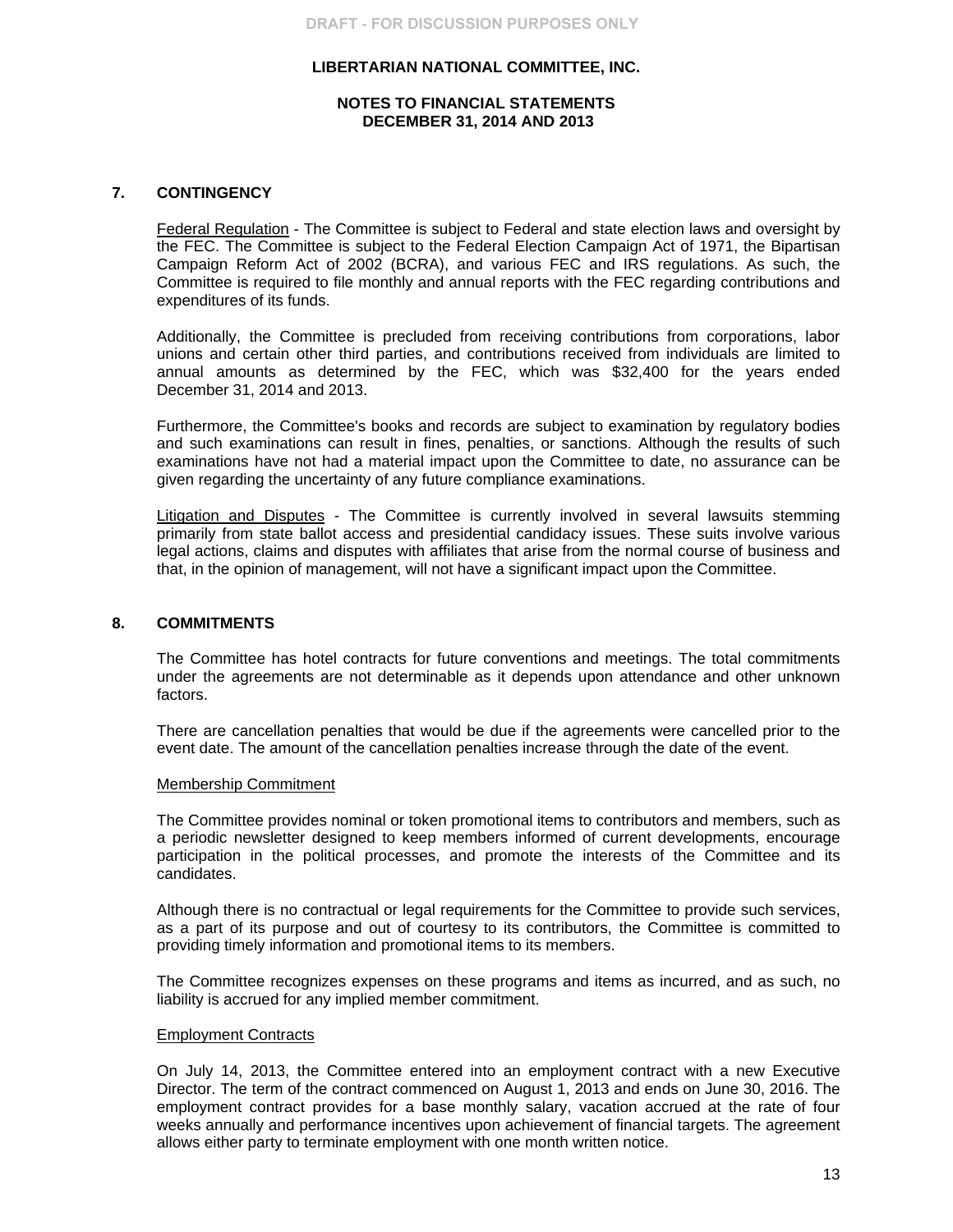#### **NOTES TO FINANCIAL STATEMENTS DECEMBER 31, 2014 AND 2013**

## **8. COMMITMENTS (Continued)**

In December 2011, the Committee entered into an employment contract with the former Executive Director. The term of the contract is scheduled to end on June 30, 2013. The employment contract provides for a base monthly salary and performance incentives upon financial and other performance indicators. The employment agreement also allows for a three-month severance, moving costs and assumption of the unexpired rental lease terms of 12 months or less for termination for any other reason than serious cause with a 3/4 vote of the Board of Directors. The Committee may terminate the employment contract immediately for serious cause with no further compensation. The employment contract with the former Executive Director expired June 30, 2013 and was not renewed.

On July 14, 2013, the Committee entered into an employment agreement with the former Executive Director to assume the role of Political Director. The term of the contract commenced on August 1, 2013 and ends on June 30, 2015. The employment contract provides for a base monthly salary, vacation accrued at the rate of three weeks annually during 2013 (and four weeks thereafter) and performance incentives upon achievement of financial targets. The employment agreement allows for a three-month severance for termination for any other reason than serious cause with a 3/4 vote of the Board of Directors. The employment agreement allows for a two-month severance if the Committee gives less than three months' notice of any intention to not renew or extend the contract.

## **9. ALLOCATION OF EXPENSES**

The Committee allocates payroll and overhead expenses to programs based on management estimates.

During the year ended December 31, 2014, payroll and overhead were allocated as follows:

|                                   | <b>Payroll</b> | Overhead |         |     | <b>Direct</b> |   | Total       |
|-----------------------------------|----------------|----------|---------|-----|---------------|---|-------------|
|                                   |                |          |         |     |               |   |             |
| <b>Program Services:</b>          |                |          |         |     |               |   |             |
| <b>Affiliate Support</b>          | \$<br>16,934   | \$       | 18,567  | \$. | 4,883         | S | 40,384      |
| <b>Ballot Access</b>              | 7,405          |          | 8,119   |     | 117,049       |   | 132,573     |
| <b>Brand Development</b>          | 8,494          |          | 9,313   |     | 12,578        |   | 30,385      |
| Campus Outreach                   | 782            |          | 857     |     |               |   | 1,639       |
| <b>Candidate Support</b>          | 27,123         |          | 29,739  |     | 289           |   | 57,151      |
| <b>Litigation Support</b>         | 1,310          |          | 1,436   |     | 3,194         |   | 5,940       |
| <b>Media Relations</b>            | 10,429         |          | 11.435  |     | 119           |   | 21,983      |
| <b>Member Communications</b>      | 104,493        |          | 114,570 |     | 60,394        |   | 279,457     |
| Outreach                          | 32,143         |          | 35,243  |     | 6.097         |   | 73,483      |
| Conventions                       | 7.602          |          | 8,335   |     | 120,936       |   | 136,873     |
| Management and General            | 100,076        |          | 109,726 |     |               |   | 209,802     |
| Fundraising and Donor Acquisition | 70,242         |          | 77,017  |     | 248,603       |   | 395,862     |
| <b>TOTAL</b>                      | \$<br>387,033  | S        | 424,357 | S   | 574,142       |   | \$1,385,532 |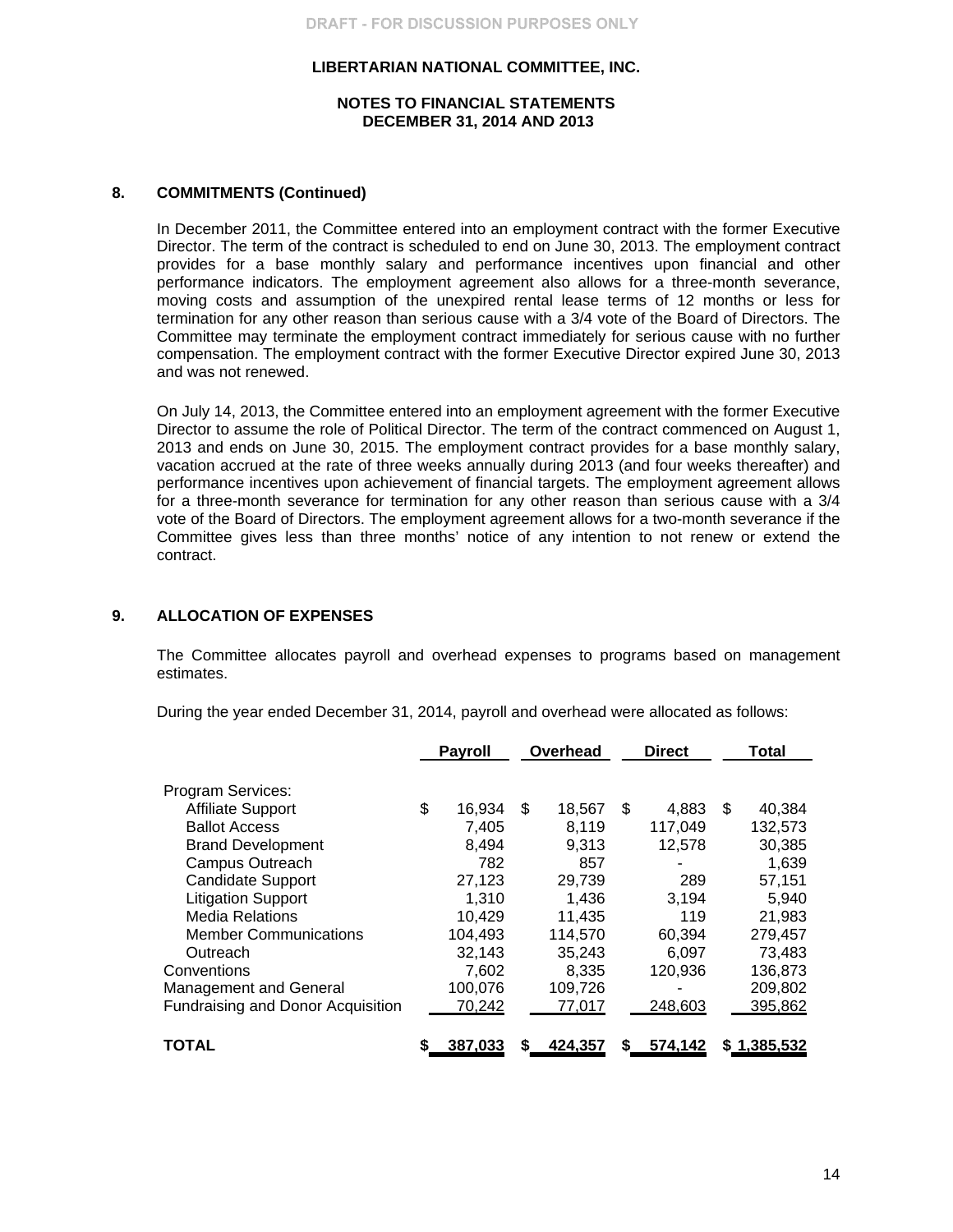## **NOTES TO FINANCIAL STATEMENTS DECEMBER 31, 2014 AND 2013**

## **9. ALLOCATION OF EXPENSES (Continued)**

During the year ended December 31, 2013, payroll and overhead were allocated as follows:

|                                          | <b>Payroll</b> | Overhead<br><b>Direct</b> |    |         | Total |             |
|------------------------------------------|----------------|---------------------------|----|---------|-------|-------------|
| Program Services:                        |                |                           |    |         |       |             |
| <b>Affiliate Support</b>                 | \$<br>11,562   | \$<br>13,861              | \$ | 5.404   | \$.   | 30,827      |
| <b>Ballot Access</b>                     | 5.697          | 6.830                     |    | 16,262  |       | 28,789      |
| <b>Brand Development</b>                 | 10,079         | 12,083                    |    | 5,694   |       | 27,856      |
| Campus Outreach                          | 560            | 671                       |    | 1,000   |       | 2,231       |
| <b>Candidate Support</b>                 | 14,687         | 17,607                    |    |         |       | 32,294      |
| <b>Litigation Support</b>                | 1.075          | 1.289                     |    | 9.404   |       | 11,768      |
| <b>Media Relations</b>                   | 11,310         | 13,559                    |    | 30      |       | 24,899      |
| <b>Member Communications</b>             | 97,420         | 116,791                   |    | 24,670  |       | 238,881     |
| Outreach                                 | 38,114         | 45.693                    |    | 6,979   |       | 90,786      |
| <b>Management and General</b>            | 83,398         | 99,980                    |    |         |       | 183,378     |
| <b>Fundraising and Donor Acquisition</b> | 95,816         | 114,868                   |    | 273,658 |       | 484,342     |
| TOTAL                                    | 369,718        | 443,232                   |    | 343,101 |       | \$1,156,051 |

## **10. RELATED PARTY**

During the years ended December 31, 2014 and 2013, the Committee received \$36,122 and \$30,614, respectively, from Board members and \$0 and \$6,978, respectively, from staff.

For the years ended December 31, 2014 and 2013, the Committee incurred \$88,998 and \$6,978, respectively, of expenses paid to Board members or vendors that employed Board members as follows:

| Title                                                                                       | <b>Service</b>                                                                                    | Total<br>2014 | Total<br>December 31, December 31,<br>2013 |
|---------------------------------------------------------------------------------------------|---------------------------------------------------------------------------------------------------|---------------|--------------------------------------------|
| Alabama limited liability<br>company with one Board<br>Member as executive<br>employee      | Ballot access petitioning services -<br>gathering an undocumented number<br>of signatures in 2013 | \$            | \$<br>1.197                                |
| Nevada corporation<br>owned by one Board<br>member in 2013 and two<br>Board members in 2012 | Fundraising commission - thirty<br>percent (30%) of donations from<br>new donors                  |               | 281                                        |
| Individual who employed<br>Board member                                                     | Ballot access petitioning services -<br>gathering 4,166 signatures<br>-in<br>Alabama in 2014      | 12,498        |                                            |
| Libertarian Party of<br>Kentucky                                                            | Ballot access petitioning services -<br>Kentucky                                                  | 7,000         |                                            |